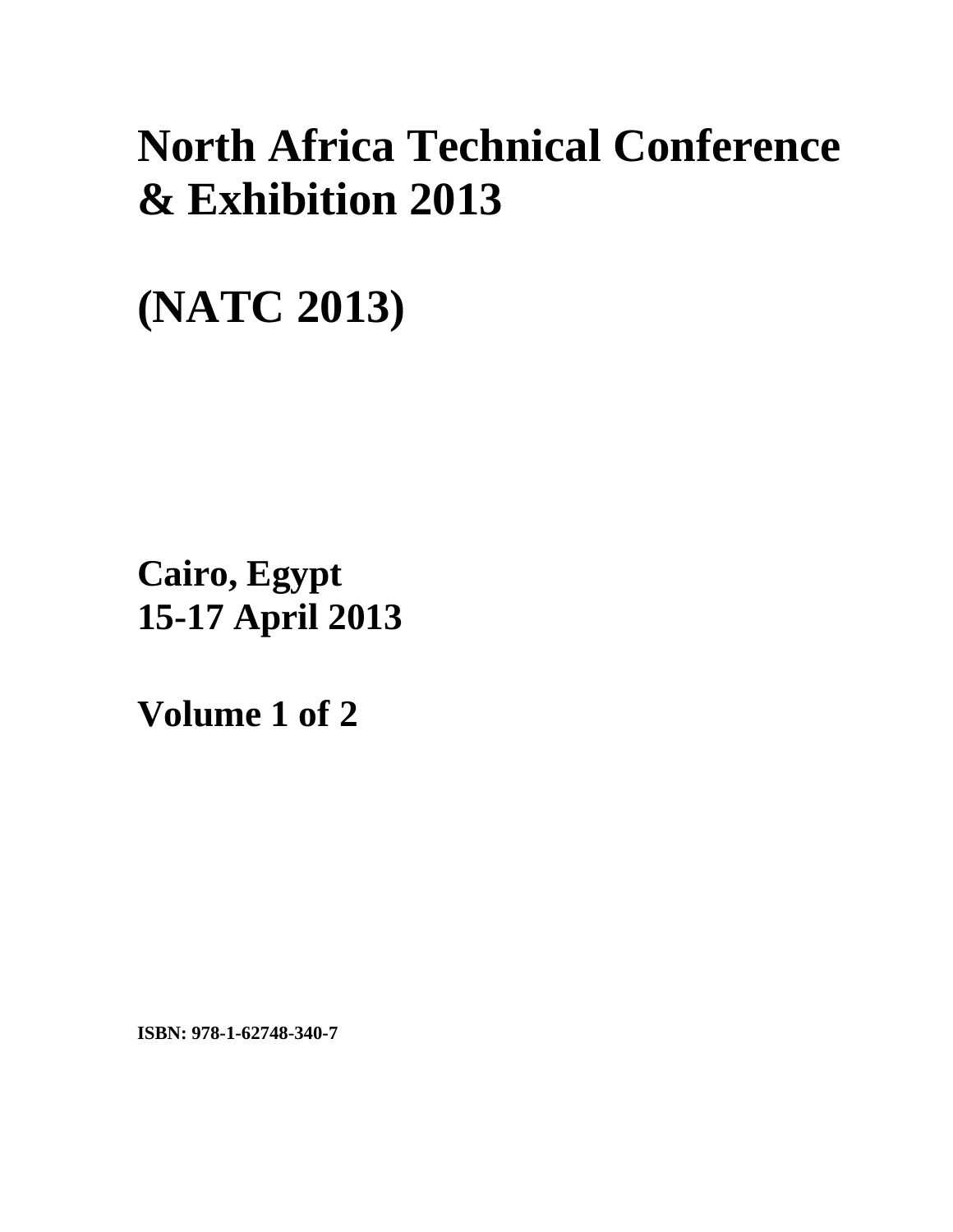**Printed from e-media with permission by:** 

Curran Associates, Inc. 57 Morehouse Lane Red Hook, NY 12571



**Some format issues inherent in the e-media version may also appear in this print version.** 

Copyright© (2013) by the Society of Petroleum Engineers All rights reserved.

Printed by Curran Associates, Inc. (2013)

For permission requests, please contact the Society of Petroleum Engineers at the address below.

Society of Petroleum Engineers P. O. Box 833836 Richardson, Texas 75083-3836

Phone: (800) 456-6863 Fax: (972) 952-9435

books@spe.org

## **Additional copies of this publication are available from:**

Curran Associates, Inc. 57 Morehouse Lane Red Hook, NY 12571 USA Phone: 845-758-0400 Fax: 845-758-2634 Email: curran@proceedings.com Web: www.proceedings.com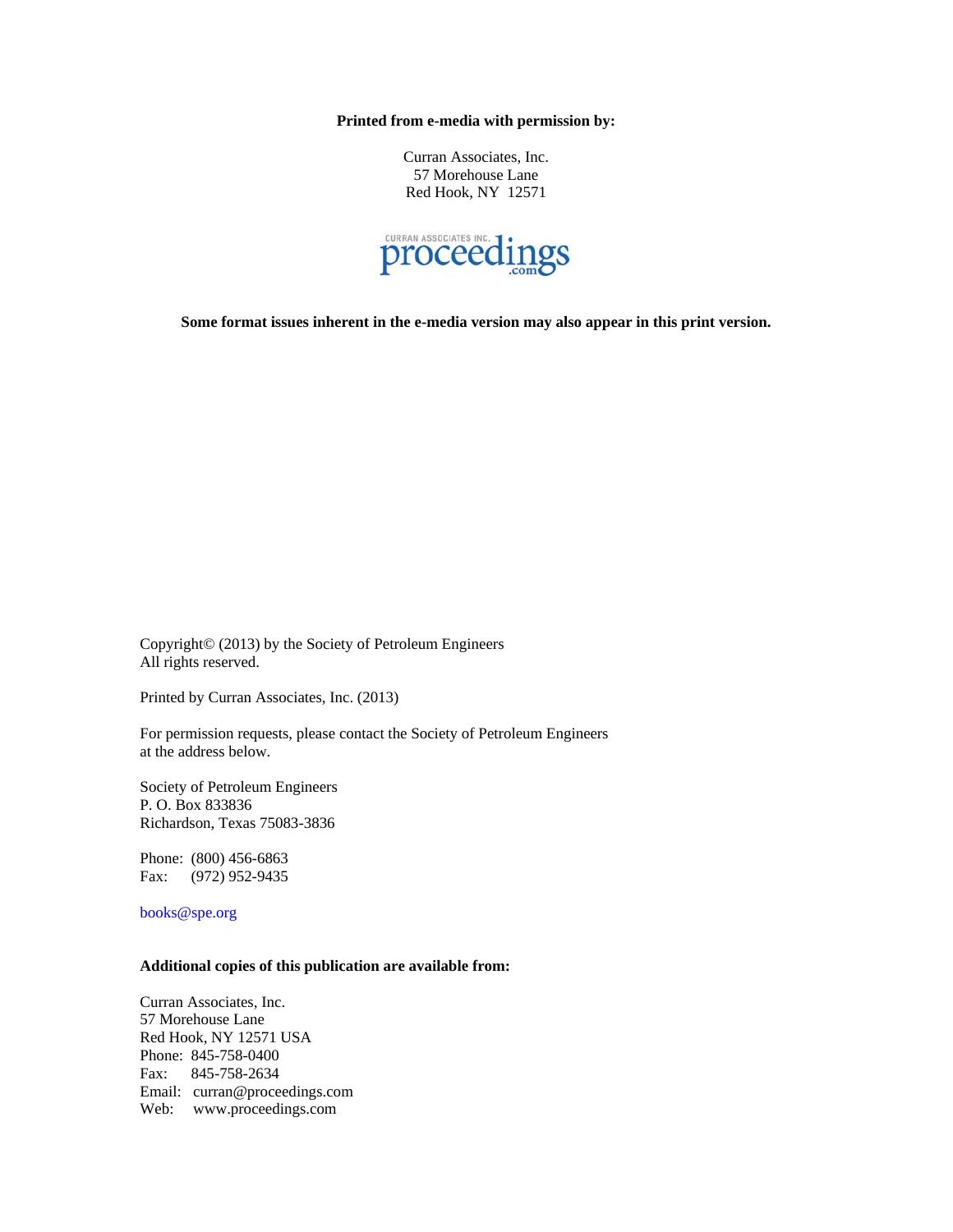# **TABLE OF CONTENTS**

#### Volume 1

| IPTC 16581 Fracture Optimization Applying a Novel Traceable Proppant and a Refined Mechanical                                                                       |  |
|---------------------------------------------------------------------------------------------------------------------------------------------------------------------|--|
|                                                                                                                                                                     |  |
| R. Perfetto, P. Saldungaray, F. Martocchia, R. L. Ceccarelli, R. Lorefice, F. Rinaldi, L. Tealdi, P. Dalmasso                                                       |  |
| IPTC 17131 Unlocking Reserves, Fracturing Tight Gas-Condensate Bearing Sandstone: The Case                                                                          |  |
| Lucio Bertoldi, Raffaele Perfetto, Francesca Rinaldi, Gabriele Carpineta, Luis Granado, Lisa Farina, Giovanni                                                       |  |
| Secco                                                                                                                                                               |  |
| SPE/IADC 163537 Industry's First Hydro-Mechanical Surface Controlled System for Multiple                                                                            |  |
|                                                                                                                                                                     |  |
| Bjoern Tore Torvestad, Hans Magnus Bjoerneli, Ketil Toerge, Lars Andreassen, Stein Haavardstein, Harald<br>Blikra                                                   |  |
| SPE 164578 Accurate Prediction of Dissociation Pressures of Natural Gas Hydrates Containing                                                                         |  |
| Prathyusha Mekala, Jitendra S. Sangwai                                                                                                                              |  |
| SPE 164580 Successful Field Implementation of a Novel Solids-Free System to Control Fluid Loss                                                                      |  |
| Julio Vasquez, Juan Bonapace, Javier Gonzalez, Rodrigo Quintavalla                                                                                                  |  |
| SPE 164584 Detection of Bypassed Pay Zones and Water Production Control of Sandstone Reservoirs                                                                     |  |
|                                                                                                                                                                     |  |
| G. M. Hamada                                                                                                                                                        |  |
| SPE 164587 Development of a New Correlation of Gas Compressibility Factor (Z-Factor) for High                                                                       |  |
| M. A. Mahmoud                                                                                                                                                       |  |
| SPE 164589 Optimization of the "Fractured Triangle" to Determine Matrix/Fracture Permeability                                                                       |  |
| Ratio, Partitioning Coefficient and Intensity Index in Terms of Storativity Ratio from Pressure                                                                     |  |
|                                                                                                                                                                     |  |
| Tarek Ibrahim Elkewidy                                                                                                                                              |  |
| SPE 164592 An Integration Between Geological and Reservoir Engineering Data to Design a                                                                             |  |
| M. Abu El Ela, M. Samir, A. Abdel Moneim, S. El Tayeb, Helmy Sayyouh                                                                                                |  |
| SPE 164593 Formation Testing and Sampling in Low Mobility Heavy Oil Formations of the Eastern                                                                       |  |
|                                                                                                                                                                     |  |
| Jeff Edelman, Shabbir H. Shah, Peter Weinheber, Ramy Ahmed, Izzat Roumani, Karim Maghrabia                                                                          |  |
| SPE 164595 The Polymer Flooding Technique Applied at High Water Cut Stage in Daqing Oilfield114                                                                     |  |
| Yuming Wang, Yanming Pang, Zhenbo Shao, Peihui Han, Rong Li, Ruibo Cao, Xianhua He                                                                                  |  |
| SPE 164596 Advanced Formation Evaluation Using DFA and Asphaltene Flory-Huggins-Zuo EOS  122                                                                        |  |
| Julian Y. Zuo, Oliver C. Mullins, Hani Elshahawi, Shyamalan Ramaswami, Chengli Dong, Hadrien Dumont, Dan<br>Zhang, Yosadara Ruiz-Morales                            |  |
|                                                                                                                                                                     |  |
| Noaman El-Khatib                                                                                                                                                    |  |
|                                                                                                                                                                     |  |
| Mohamed Hassouna                                                                                                                                                    |  |
| SPE 164602 On the Accuracy of Dimensionless Inflow Performance Relationships for Gas Wells  159<br>A. Kalantariasl, I. Farhadi, H. R. Nasriani                      |  |
| SPE 164603 First Implementation of CRA Casing in Sour HPHT Reservoirs in Deep Wells in Kuwait 173                                                                   |  |
| M. J. Al-Saeedi, D. Al-Enezi, M. Sounderrajan, A. K. Saxena, G. K. Gumballi, D. C. McKinnell                                                                        |  |
| SPE 164605 Application of a Numerical Simulation Model for Work over Plans Assessment Prior                                                                         |  |
| Operations and Determination of Best Well Intervention Technique for Production Enhancement 185<br>Yosra Yousef Abugren, Sameer Joshi, Marie V. Steene, Enas Thabet |  |
| SPE 164607 Geochemical Evaluation of Hydrocarbons and their Potential Sources in the Central and                                                                    |  |
|                                                                                                                                                                     |  |
| A. Belhaj Mohamed, M. Saidi, W. Bendriss, S. Mahmoudi, I. Bouazizi                                                                                                  |  |
| SPE 164608 Case Study in Upgrading Capability of a Crude Oil Pipeline for Maximum                                                                                   |  |
| Hesham A. M. Abdou                                                                                                                                                  |  |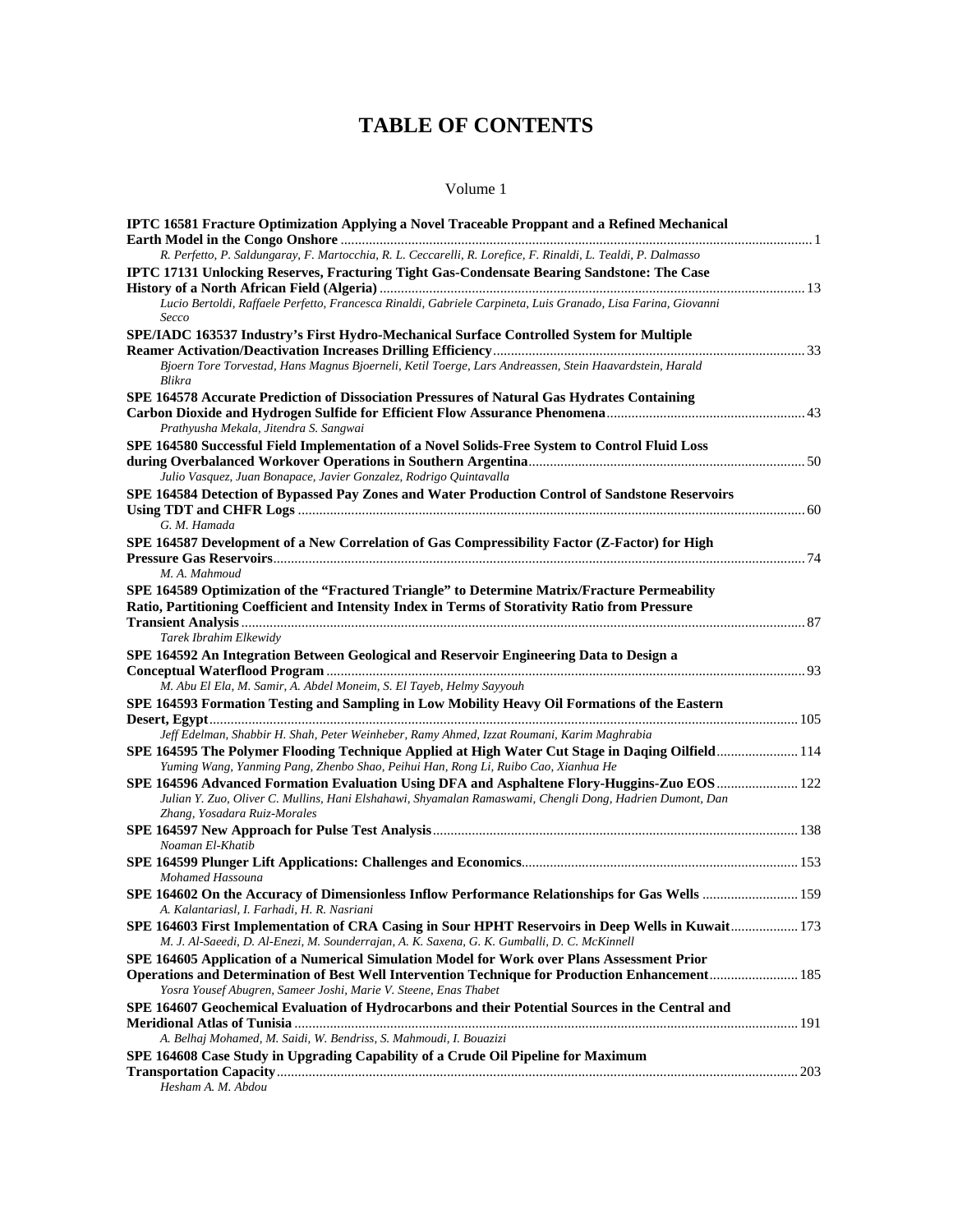| SPE 164609 Parallel Estimation of Surface Subsidence and Updated Reservoir Characteristics by                                                                                                |  |
|----------------------------------------------------------------------------------------------------------------------------------------------------------------------------------------------|--|
| Wathiq J. Al-Mudhafer                                                                                                                                                                        |  |
| SPE 164611 Estimation of Annulus Pressure Fluids Kick for Vertical Well Using Moore Method and                                                                                               |  |
|                                                                                                                                                                                              |  |
| B. T. H. Marbun, A. M. I. Shidiq                                                                                                                                                             |  |
| SPE 164612 A Practical Economic Optimization Approach with Reservoir Flow Simulation for Infill                                                                                              |  |
|                                                                                                                                                                                              |  |
| Wathiq J. Al-Mudhafer                                                                                                                                                                        |  |
| SPE 164614 Effective Analytical Approaches to Enhance Productivity of Low Producing Gas Wells259<br>Zillur Rahim, Dwi Waspada, Hamoud Al-Anazi, Adnan Al-Kanaan, Eduardo Pacheco             |  |
|                                                                                                                                                                                              |  |
| Magdi Bazara, Mohamed Al Sharafi, Janine Maalouf, Zainab Al Kindi                                                                                                                            |  |
| SPE 164616 Thru-Tubing Inflatable Straddle Packer Assembly Enables Selective Treatment of                                                                                                    |  |
|                                                                                                                                                                                              |  |
| M. D. Kothiyal, A. Parasher, A. H. Qutob, R. J. Cooper, G. R. Forsyth                                                                                                                        |  |
| SPE 164617 Normal Stress Rheology of Drilling Fluids and Potential in Lost Circulation Control  281<br>Sandeep D. Kulkarni, Sharath Savari, Shadaab Maghrabi, Dale E. Jamison, Arunesh Kumar |  |
| SPE 164618 A Comparison between Capillary and Electrical Properties of Rock Samples Obtained at                                                                                              |  |
|                                                                                                                                                                                              |  |
| Sami M. Aboujafar, Mohamed A. Amara                                                                                                                                                          |  |
| SPE 164621 Importance of Checking Quality Control of Data in Describing Oil and Gas Reservoirs                                                                                               |  |
| and Its Effect in Calculating Important Reservoir Parameters and Thus, Oil and Gas Reserves302                                                                                               |  |
| Zaher M. Zaafran                                                                                                                                                                             |  |
| SPE 164623 Uncertainty Analysis by Model Selection Technique and Its Application in Economic                                                                                                 |  |
|                                                                                                                                                                                              |  |
| Harpreet Singh, Sanjay Srinivasan                                                                                                                                                            |  |
| SPE 164626 Modeling of the Change of Rock Petrophysical Properties Due to Sulfur Deposition in                                                                                               |  |
|                                                                                                                                                                                              |  |
| M. A. Mahmoud, M. A. Gadallah                                                                                                                                                                |  |
| SPE 164631 Overcoming Challenges while Acidizing Sandstone Formation Successfully in the Gulf of                                                                                             |  |
|                                                                                                                                                                                              |  |
| Sergey Stolyarov, Anwar Alam                                                                                                                                                                 |  |
| SPE 164632 Experimental Investigations of CO <sub>2</sub> Solubility and Variations in Petrophysical Properties                                                                              |  |
|                                                                                                                                                                                              |  |
| Shedid A. Shedid, Adel M. Salem                                                                                                                                                              |  |
| SPE 164634 New Insights into Evaluating the Damage due to Calcium Sulfate Scale Precipitation                                                                                                |  |
|                                                                                                                                                                                              |  |
| M. A. Mahmoud, D. M. A. Gadallah                                                                                                                                                             |  |
|                                                                                                                                                                                              |  |
| Rozlin Hassan, Sammy Haddad, Wee Wei Wa, Zailily Johan, Lee Chin Lim                                                                                                                         |  |
| SPE 164636 Low-Productivity Sand Characterization and Identification of Bypassed Oil and Water                                                                                               |  |
| Source with Advanced Production and Pulsed Neutron Logging, A Unique Key for Improving Field                                                                                                 |  |
|                                                                                                                                                                                              |  |
| Marie Van Steene, Yosra Abugren, Sameer Joshi, Enas Thabet, Mohamed Mostafa Ahmed                                                                                                            |  |
| SPE 164638 Determination of Drainage Area and Shape Factor of Vertical Wells in Naturally                                                                                                    |  |
|                                                                                                                                                                                              |  |
| Mohammad Sadeghi, Seyed Reza Shadizadeh, Mohammad Ali Ahmadi                                                                                                                                 |  |
| SPE 164639 SPDC Delivers 1st Onshore Smartwell Through Constructive Engagement with                                                                                                          |  |
|                                                                                                                                                                                              |  |
| O. A. Okpokpor, E. Nnanna, F. Otutu, I. B. Alabi, I. Azoom, C. C. Uchendu, A. B. Oguntimehin                                                                                                 |  |
|                                                                                                                                                                                              |  |
| Siti Najmi Farhan Zulkipli, Ko Ko Kyi, Sammy Haddad, Zailily Johan, Wee Wei Wa, Suresh Sinnappu, Lee Chin<br>Lim                                                                             |  |
| SPE 164641 Developing Realistic Depletion Plan of Senoro Field using Coupled Reservoir - Surface                                                                                             |  |
|                                                                                                                                                                                              |  |
| Sugiyanto Bin Suwono, Rahmat Wijaya, Herryadi Masbudi, Muttaqin Muttaqin, Tomori Sulawesi, Hadi Prasetyo                                                                                     |  |
| SPE 164642 Reservoir Management Tool-Kits in Offshore Khafji Field: Successful Solutions for Field                                                                                           |  |
|                                                                                                                                                                                              |  |
| Taha M. Moawad, Abdullah M. Al-Dhafeeri, Tawakol I. Mohamed                                                                                                                                  |  |
|                                                                                                                                                                                              |  |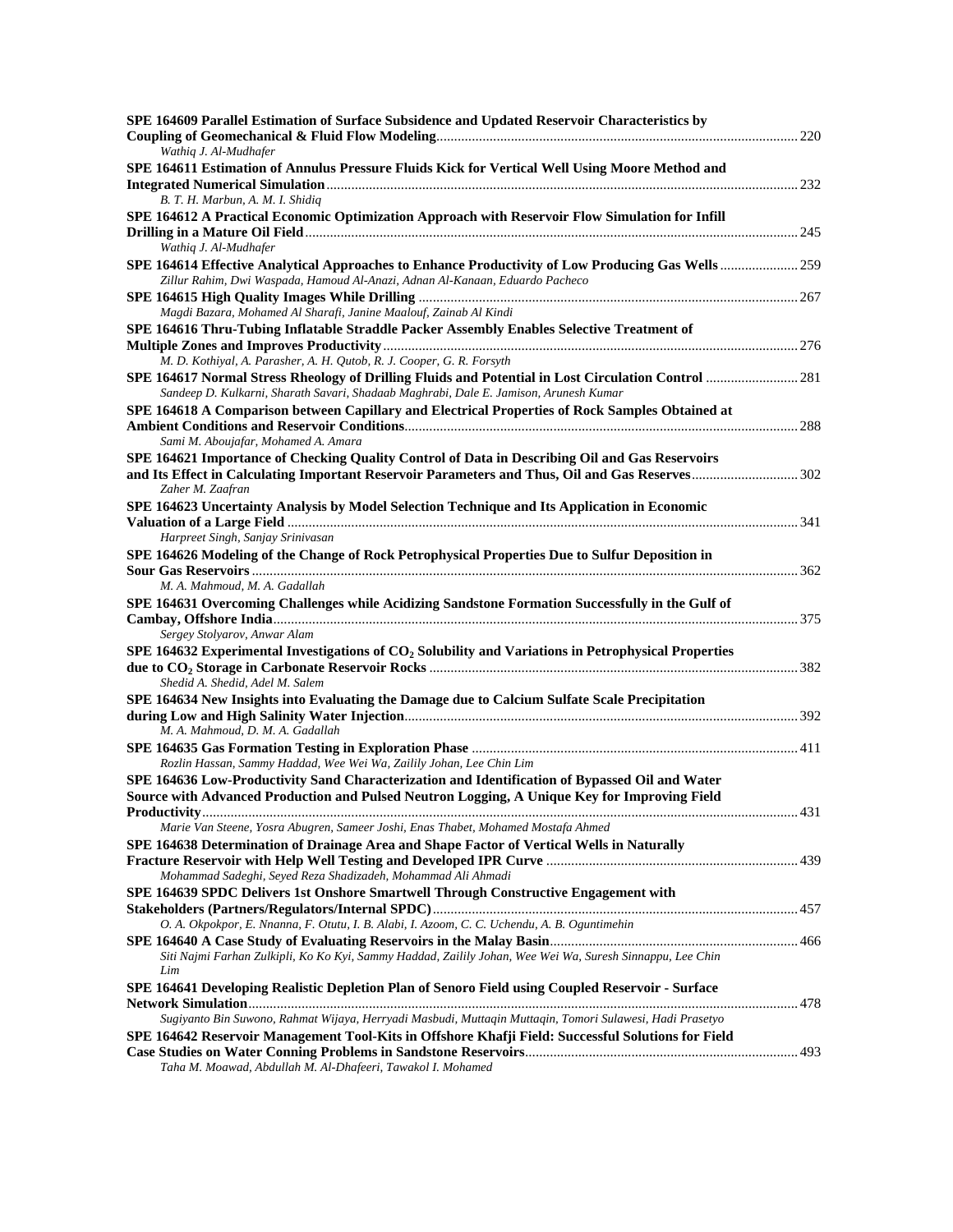| SPE 164644 Dielectric Measurement Improves Formation Water Saturation Evaluation in Variable                                                                                                       |  |
|----------------------------------------------------------------------------------------------------------------------------------------------------------------------------------------------------|--|
| M. Van Steene, M. Giussani, M. Corbella, M. Tornaghi                                                                                                                                               |  |
| C. Hank Rawlins                                                                                                                                                                                    |  |
| Mustapha Nasr-Eddine Boucif, Ahmed Al Mutawa, Mohamed Al-Hosani                                                                                                                                    |  |
| SPE 164648 Introducing a Producible Oil Water Contact (POWC) for Better Assessment of Moveable                                                                                                     |  |
| Robert Doerband                                                                                                                                                                                    |  |
| SPE 164649 Revitalizing Mature Gas Field Using Energized Fracturing Technology In South Italy542<br>Luis E. Granado, Roberta Garritano, Raffaele Perfetto, Roberto Lorefice, Roberto L. Ceccarelli |  |
| SPE 164650 Enhancing Oil Recovery in Gulf of Suez by Deep Conformance Control using a                                                                                                              |  |
|                                                                                                                                                                                                    |  |
| Martin Towns, Monica Lara Angarita, David Thrasher, Paul Denyer, Mohamed M. Nabil, Radi S. Bayoumi,<br>Mahmoud M. Kinawy                                                                           |  |
| SPE 164651 Flow Assurance for Subsea Gas Production Systems in the Deep Water of Mediterranean                                                                                                     |  |
| Wael Hamed A. Moati                                                                                                                                                                                |  |
| SPE 164652 New 16" PDC Bit Design with Improved Cutter Technology Delivers High Rate of                                                                                                            |  |
| Success and Increased Rate of Penetration Drilling in Deep Gas Field in the Arabian Peninsular575                                                                                                  |  |
| P. Teasdale, M. Djaoui, R. T. Ahamd, S. Holalkere Markandeya, T. Roberts                                                                                                                           |  |
| Spe 164655 Novel Technique to Increase Production from Tight Reservoirs Using Channel Fracturing                                                                                                   |  |
| M. Samir                                                                                                                                                                                           |  |
| Prajakta Patil, Ramesh Muthusamy, Nisha Pandya                                                                                                                                                     |  |
| SPE 164657 Advances on Partial Coupling in Reservoir Simulation: A New Scheme of                                                                                                                   |  |
|                                                                                                                                                                                                    |  |
| Carlos Emmanuel Ribeiro Lautenschläger, Guilherme Lima Righetto, Nelson Inoue, Sergio Augusto Barreto Da<br>Fontoura                                                                               |  |
| SPE 164658 Effect of Capillary Pressure on the Numerical Simulation of Conventional and Naturally                                                                                                  |  |
| M. Shams, A. H. El-Banbi, M. Khairy                                                                                                                                                                |  |
| SPE 164659 Field Example of the Application of a Probabilistic Workflow to Forecast Future                                                                                                         |  |
| A. N. P. Dros, Z. Benhammadi, V. Vernain-Perriot                                                                                                                                                   |  |
| SPE 164661 Overcoming the Typical Operational Problems & Cost of Water Injection Using                                                                                                             |  |
|                                                                                                                                                                                                    |  |
| Rami Helaly, A. Bekheit, M. Farahaty, M. Tawfik                                                                                                                                                    |  |
| Adel Abou El Azm                                                                                                                                                                                   |  |
| SPE 164665 Downhole Testing Tools in Extreme Hostile Environments: HP/HT Offshore Well -                                                                                                           |  |
|                                                                                                                                                                                                    |  |
| Fernando Marcançola, Thiago Pontes, Marcio Adriano                                                                                                                                                 |  |
|                                                                                                                                                                                                    |  |
| Ahmed Refaie, Hesham A. M. Abdou, Ahmed Seleim, Giovanni Biasin, Walid Reda, Dmitriy Letunov                                                                                                       |  |
| SPE 164668 Time Lapse PTA to Determine the Impact of Skin, Reservoir Compaction, and Water                                                                                                         |  |
|                                                                                                                                                                                                    |  |
| O. Ugoala, K. H Gad, T. M. Whittle, M. Stone, M. Butter, S. K. Galal, H. S. Mahmoud                                                                                                                |  |
| Ashraf E. A. Basbar, Khaled A. Elraies, Reza E. Osgouei                                                                                                                                            |  |
| SPE 164670 Case Study on Handling Paraffinic and Viscous Crude of Mangala Oil Field of                                                                                                             |  |
| Hardik Zalawadia, Chaitanya Pawde, Pandit Deendayal                                                                                                                                                |  |
| SPE 164672 Moving Towards Innovative Waste Water Treatment and Disposal Technologies: Field                                                                                                        |  |
|                                                                                                                                                                                                    |  |
| Wael Hamed A. Moati, Shaban Ibrahim                                                                                                                                                                |  |
| SPE 164676 Carbonate Reservoir Characterization at Different Scales: Proving the Value of                                                                                                          |  |
|                                                                                                                                                                                                    |  |
| Jesus A. Cañas, Elmar Junk, David Essenfeld, Rubiel Ortiz                                                                                                                                          |  |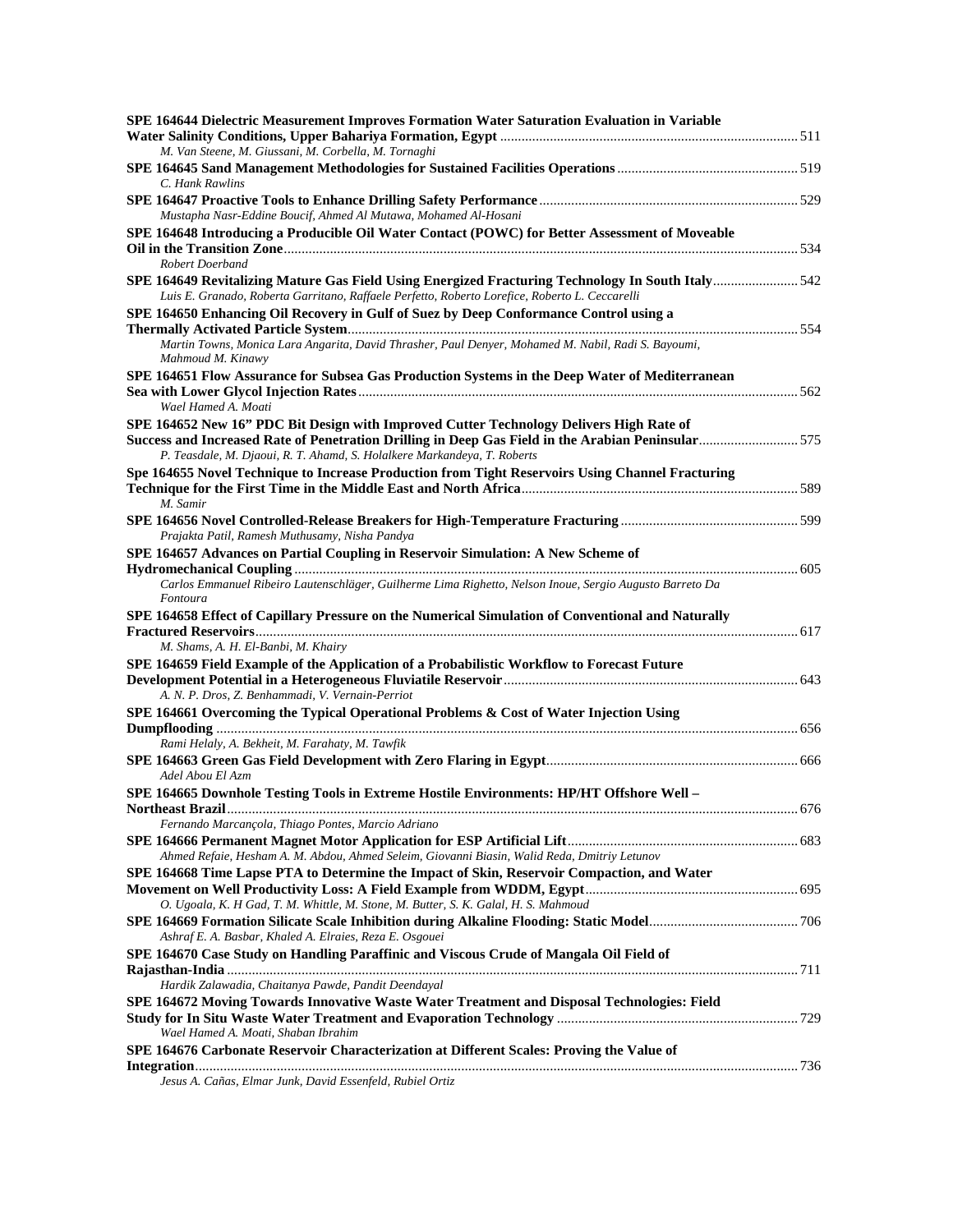**SPE 164680 Application of TRIZ Methodology in Research and Development of Oilfield Technologies**.................. 751 *Chanchal Dass, Kanan Gandhi* 

## Volume 2

| SPE 164681 Zonal Isolation Evaluation of Multiple Depleted Gas Bearing Sands under Challenging<br>Offshore Mediterranean Environment: An Expansion of the Capabilities and Applications of                 |  |
|------------------------------------------------------------------------------------------------------------------------------------------------------------------------------------------------------------|--|
| H. L. Shamma, R. Nelson, M. L. Vazquez, Shabbir H. Shah, O. Metwally, J. Beach                                                                                                                             |  |
| SPE 164682 Using Simple Analytical Approach in Estimating Remaining Resources and Evaluating a                                                                                                             |  |
|                                                                                                                                                                                                            |  |
| Darhim M. Noureldien, Ibrahim S. Nassar                                                                                                                                                                    |  |
| SPE 164683 Enhancing The Overall Productivity of GASCO Integrated Plants Using Available                                                                                                                   |  |
| Tamer Hamdy Riad                                                                                                                                                                                           |  |
| Wael Abouamin                                                                                                                                                                                              |  |
| SPE 164685 The Sub-thrust And Sub-salt Exploration Potential In Tunisia, New Exploration                                                                                                                   |  |
|                                                                                                                                                                                                            |  |
| Mohamed Soua, Mohamed Ghanmi, Dalila Zaghbib Turki, Mohamed Moncef Turki, Ali Jlailia, Sonia Ben Alaya                                                                                                     |  |
| SPE 164686 Challenges and Practical Aspects in Commingling Different Reservoirs: Theory and Case                                                                                                           |  |
|                                                                                                                                                                                                            |  |
| Darhim M. Noureldien                                                                                                                                                                                       |  |
|                                                                                                                                                                                                            |  |
| Andrew Carnell, Mourad Emam, Martijn Boering                                                                                                                                                               |  |
| SPE 164692 Improving Production Using a Unique Self-Positioning Tool to Deliver Four Types of                                                                                                              |  |
| Acid Stimulations in a Well: Matrix Penetration, Acid Washing, Many Micro/Mini Fractures, and                                                                                                              |  |
| Jim B. Surjaatmadja, Abdulla M. Al Hamad, Arshad Waheed                                                                                                                                                    |  |
| SPE 164693 North Bahariya Concession Transaction-A Novel Strategy for Acquiring the Micro-Scale                                                                                                            |  |
|                                                                                                                                                                                                            |  |
| M. Abdel-Nabi, A. El-Behairy, Mahmoud Rizk, E. Abdel-Moneim                                                                                                                                                |  |
| SPE 164694 « Hot Shales » Facies Heterogeneity: Highlights from the Mineralogical and Geochemical                                                                                                          |  |
|                                                                                                                                                                                                            |  |
| Christophe Rigollet, Andreas Hofmann, Suzi Burns, Eric Portier, Andreas Paul, Michiel Koolschijn                                                                                                           |  |
| SPE 164695 Gas Shale Characterization - Results of the Mineralogical, Lithological and Geochemical<br>Analysis of Cuttings Samples from Radioactive Silurian Shales of a Palaeozoic Basin, SW Algeria  884 |  |
| Andreas Hofmann, Christophe Rigollet, Eric Portier, Suzi Burns                                                                                                                                             |  |
| SPE 164697 An Approach to Determine Sandstone/Clastic Reservoir Rock Distribution Pattern in                                                                                                               |  |
| Sasanka Sekhar Deb, J. K. Borgohain, S. K. Basha                                                                                                                                                           |  |
| SPE 164698 Pre-Messinian Extensional Tectonics and Exploration Potential of Related Structures; in                                                                                                         |  |
|                                                                                                                                                                                                            |  |
| J. Matresu, A. Talaat, A. M. El Belasy, M. El-Meadawy                                                                                                                                                      |  |
|                                                                                                                                                                                                            |  |
| Abdalla Awara, Cidar Mansilla, Kevin Fink                                                                                                                                                                  |  |
|                                                                                                                                                                                                            |  |
| A. El-Behairy, M. Abdel-Nabi, Mahmoud Rizk, E. Abdel-Moneim                                                                                                                                                |  |
| SPE 164701 Effect of Petrophysical Re-interpretation on Matured Fields' Development Planning and                                                                                                           |  |
| Mahmoud Rizk, M. Rafik, A. El-Behairy, M. Abdel-Nabi                                                                                                                                                       |  |
| SPE 164702 First Implementation of Distributed Temperature Survey in East Africa and East                                                                                                                  |  |
| Tarek Shaheen, Tamer El Sherif, Wael Hassan, Salah Kamal, Emad Nabil                                                                                                                                       |  |
| Abdelaziz Khlaifat, Hani Qutob                                                                                                                                                                             |  |
| SPE 164706 High Resolution Seismic Imaging and Fault Detection using Walkabove and Rig VSPs in                                                                                                             |  |
|                                                                                                                                                                                                            |  |
| Mohamed S. El-Hateel, Parvez Ahmad, Ahmed H. Ismail, Ahmed Ashraf, Mohamed A. El-Fadeel                                                                                                                    |  |
| S. Gheorghe, L. Burneiu, D. Diaconescu, V. D. Sindilar                                                                                                                                                     |  |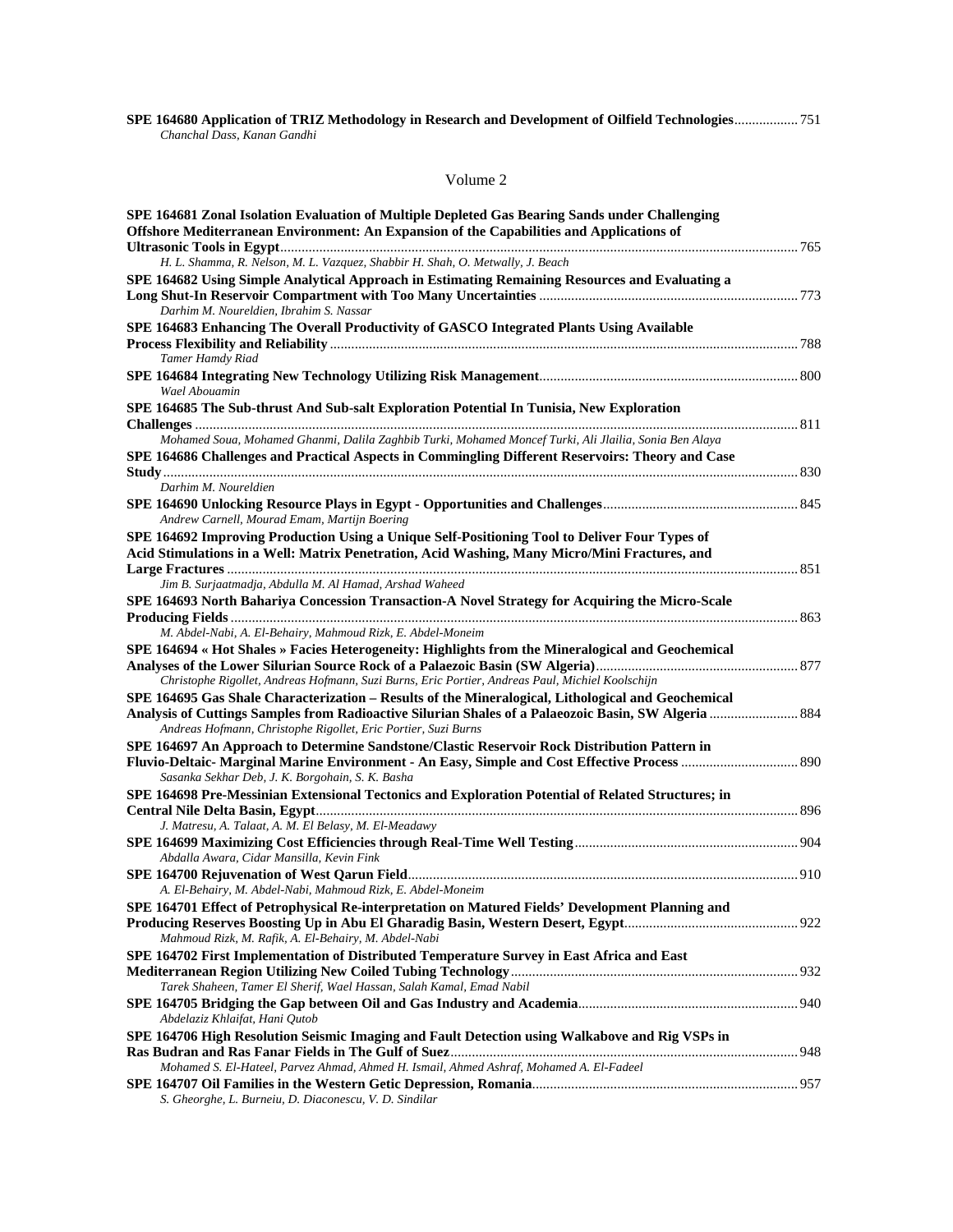| SPE 164708 Gas Chimneys and Their Impact on Gas Migration, Accumulation and De-Risking of                                                    |  |
|----------------------------------------------------------------------------------------------------------------------------------------------|--|
| A. M. El Belasy, A. Talaat, J. Matresu                                                                                                       |  |
| SPE 164709 Production Enhancement in the Egyptian Western Desert using the Channel Fracturing                                                |  |
|                                                                                                                                              |  |
| M. Samir, M. Kamal, A. Mathur, M. Semary, M. Yosry, J. M. Bernechea, A. Kamar, A. Mokhtar                                                    |  |
| SPE 164712 Modified Black Oil PVT Properties Correlations for Volatile Oil and Gas Condensate                                                |  |
|                                                                                                                                              |  |
| Ibrahim S. Nassar, Ahmed H. El-Banbi, Mohamed H. Sayyouh                                                                                     |  |
| G. Instanes, S. H. Kristiansen, A. O. Pedersen                                                                                               |  |
| SPE 164714 Best Practice to Design and Interpret Interference Tests Based on Features of the Line-                                           |  |
|                                                                                                                                              |  |
| Pierre-David Maizeret                                                                                                                        |  |
| SPE 164716 Applications of Nanotechnology in the Oil & Gas Industry: Latest Trends Worldwide &                                               |  |
|                                                                                                                                              |  |
| Abdelrahman Ibrahim El-Diasty, Adel M. Salem Ragab                                                                                           |  |
| Darhim M. Noureldien, Ibrahim Nassar, Nabil Salah, Mostafa Mamdouh, Ibrahim Merghany, Ahmed Hassan,                                          |  |
| Mahmoud Sobhy, Mohamed Gamil, Mohammed Nabil                                                                                                 |  |
| SPE 164718 High Resolution Saturation Analysis in Nile Delta Turbiditic Sands from Imaging Tool                                              |  |
|                                                                                                                                              |  |
| A. Salah, M. Sabra, M. Said, M. Van Steene, E. Haddad                                                                                        |  |
|                                                                                                                                              |  |
| Xueqing Tang, Guocheng Li, Fahmi Abdalla Alawad, Keqiang Yu, Bo Cai, Tagwa Ahmed Musa                                                        |  |
| SPE 164723 The Use of Thermodynamic Reservoir Simulation to Investigate the Feasibility of Steam                                             |  |
| Wathiq J. Al-Mudhafer                                                                                                                        |  |
|                                                                                                                                              |  |
| Ezinne Nnebocha, Rita Esuru Okoroafor, Kamaljeet Singh                                                                                       |  |
| SPE 164727 Dual ESP as a Solution for Cross-flow Challenges. Case Study, Well A-06, Muglad Basin,                                            |  |
|                                                                                                                                              |  |
| Abdalla Tajeldin Abdalla Fadl, Ahmed Elrufai Ahmed, Younis Mohd Osman, Hatim Muhallab Abdelrahman                                            |  |
| SPE 164729 Part 1 - Heavy Oil Development: Statistical Analysis and Optimization of Well Patterns 1113                                       |  |
| Ahmad Aladasani, Saeed Salehi, Runar Nygaard, Baojun Bai                                                                                     |  |
| SPE 164730 Effect of CO <sub>2</sub> Flooding During EOR Process on the Rock Petrophysical and Electrical                                    |  |
|                                                                                                                                              |  |
| K. Z. Abdelgawad, M. A. Mahmoud                                                                                                              |  |
| S. Ramaswami, M. Hows, D. Frese, C. Dong, H. Elshahawi                                                                                       |  |
| SPE 164734 Cost-Effective Recovery of Bypassed Reserves Using Rigless Cement Packer Completion                                               |  |
|                                                                                                                                              |  |
| Amer Mahmood, Michele Maestrami, Christiano Paoli, Arshad Waheed, Stefano D'Angelo, Carmen Repetto                                           |  |
| SPE 164735 Petrographic and Diagenetic History of Creataceous/Paleozoic Reservoirs and Their                                                 |  |
|                                                                                                                                              |  |
| Maamoun Wahdan, Hassan Abdel Rahman, Taher El Zefzaf                                                                                         |  |
| 177 SPE 164740 An Effective Knowledge Sharing Framework in Oil Sector: A Case Study from Sudapet  1177<br>Arif Abdelwhab Ali, Elfatih Wadidi |  |
| SPE 164742 A Sedimentlogical & Integrated Case Study Towards More Understanding of the                                                       |  |
|                                                                                                                                              |  |
| M. Essam, A. El-Sayed, M. Benyamin, A. El-Batal                                                                                              |  |
| SPE 164745 Establishing Higher Oil Production Capabilities: Engineered Approach Achieves Longest                                             |  |
|                                                                                                                                              |  |
| Hadi Al-Ajmi, Nasser Al-Barazi, Abdul-Aziz Al-Rushoud, Ranjan Trivedi, Harish Maliekkal, Osama Ghoneim,                                      |  |
| Mustafa Saleh, Prakash Nair                                                                                                                  |  |
| SPE 164746 Optimization of Horizontal Well Length: A Case Study in the Fractured Basement                                                    |  |
| Vi Dinh Lu, Quy Minh Nguyen, Lan Cao Mai, Dao Xuan Tran                                                                                      |  |
| SPE 164747 Hydraulic Unit Estimation from Predicted Permeability and Porosity Using Artificial                                               |  |
|                                                                                                                                              |  |
| Syed Shujath Ali, M. Enamul Hossain, Md. Rafiul Hassan, Abdulazeez Abdulraheem                                                               |  |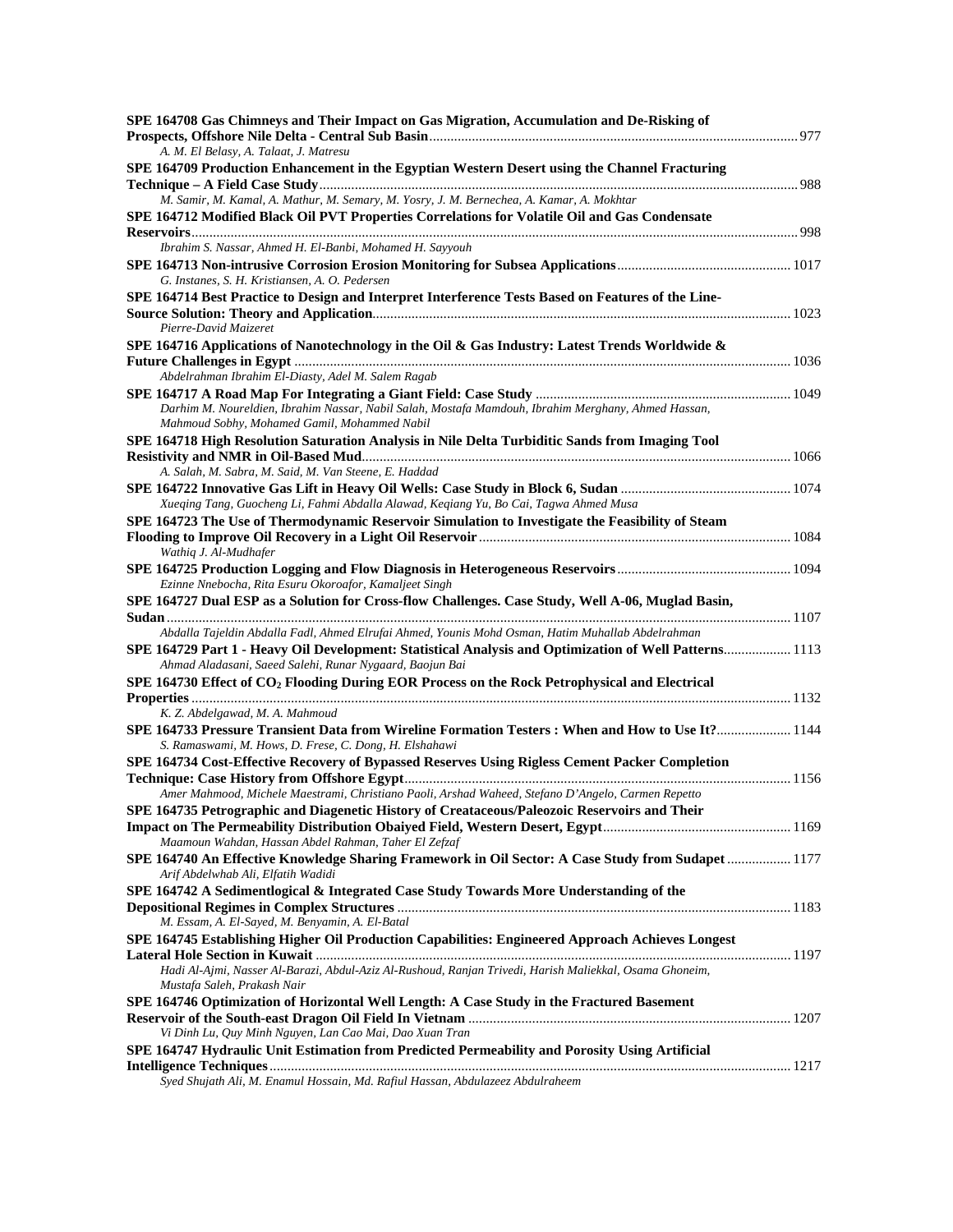| SPE 164748 Engineered LCM Design Yields Novel Activating Material for Potential Application in                                                                                            |  |
|-------------------------------------------------------------------------------------------------------------------------------------------------------------------------------------------|--|
|                                                                                                                                                                                           |  |
| Sharath Savari, Arunesh Kumar, Donald L. Whitfill, Matthew Miller, Robert J. Murphy, Dale E. Jamison                                                                                      |  |
| Mohammad Sohrab Hossain                                                                                                                                                                   |  |
| SPE 164751 New Material Balance Equation Allows for Separator Conditions Changes during                                                                                                   |  |
|                                                                                                                                                                                           |  |
| Mohamed Ibrahim, Mohamed Fahmy, Haitham Salah, Mohamed El-Sayed Badr, Ahmed H. El-Banbi                                                                                                   |  |
|                                                                                                                                                                                           |  |
| Ashraf Ibrahim<br>SPE 164753 Field Development Study: Channel Fracturing Technique Combined with Rod-shaped                                                                               |  |
| Proppant Improves Production, Eliminates Proppant Flowback Issues and Screen-outs in the                                                                                                  |  |
|                                                                                                                                                                                           |  |
| Mohamed S. A. Abdelhamid, M. Marouf, Y. Kamal, A. Shaaban, A. Mathur, M. Yosry, C. Kraemer                                                                                                |  |
|                                                                                                                                                                                           |  |
| Prasanta Das, Prajakta Patil, Snehalata Agashe                                                                                                                                            |  |
| SPE 164757 Multiphase Boosting in Oil and Gas Production - Recent Applications and Developments 1281<br>Dietrich Müller-Link                                                              |  |
| SPE 164758 Characterizing Coal Bed Methane Using Pressure Buildup and Falloff Data Acquired                                                                                               |  |
|                                                                                                                                                                                           |  |
| Jack Harfoushian, Magdy Samir Osman, Cesar Zerba                                                                                                                                          |  |
|                                                                                                                                                                                           |  |
| Mahmoud H. Gobran, Mahmoud M. Kinawy, Radi S. Bayoumi, Eman S. Shahin                                                                                                                     |  |
| SPE 164760 Integrated Reservoir Study of Mature Oil Field Resulted in Rejuvenation of an                                                                                                  |  |
| M. Gamal, M. Raafat, M. Thabt, F. Allam, H. Farouk                                                                                                                                        |  |
|                                                                                                                                                                                           |  |
| B. J. Adeyemi, V. I. Ajilo, O. A. Falode, E. O. Falobi                                                                                                                                    |  |
| SPE 164762 Polymer-Locked, Crush-Free Wireline Composite Cables Reduce Tool Sticking and HSE                                                                                              |  |
|                                                                                                                                                                                           |  |
| Serko Sarian, Joseph Varkey, Vadim Protasov, Jennifer Turner<br>SPE 164763 An Integrated Approach to Managing Risks and Uncertainties: Combining Technical                                |  |
|                                                                                                                                                                                           |  |
| Ramin Lakani, Daniel Brown                                                                                                                                                                |  |
| SPE 164764 Conduits Mapping for Naturally Fractured Reservoirs Using 3D Template Matching                                                                                                 |  |
|                                                                                                                                                                                           |  |
| Adel El Fouly                                                                                                                                                                             |  |
| He Zhang, Kegang Ling, Herman Acura                                                                                                                                                       |  |
| SPE 164768 Experimental Investigation of Low Salinity Hot Water Injection to Enhance the                                                                                                  |  |
|                                                                                                                                                                                           |  |
| Elradi Abass, A. Fahmi                                                                                                                                                                    |  |
|                                                                                                                                                                                           |  |
| Adel M. Salem Ragab, Amr M. Kamel                                                                                                                                                         |  |
| SPE 164774 Potential of Nitrogen Gas Miscible Injection in South East Assets, Abu Dhabi 1410<br>Hadi Belhaj, Hadil Abu Khalifeh, Khalid Javid                                             |  |
| SPE 164775 Hydraulic Pumping Units Proving Very Successful in Deliquifying Gas Wells in East                                                                                              |  |
|                                                                                                                                                                                           |  |
| David Beard                                                                                                                                                                               |  |
|                                                                                                                                                                                           |  |
| Khulud Rahuma, Hadi Belhaj                                                                                                                                                                |  |
| 1439 SPE 164778 A New Strategy to Explore Tight Oil/Gas Reservoirs "Fit for Purpose Acid Fracturing" 1439<br>G. M. Hegazy, Adel M. Salem, Shedid A. Shedid, Shouhdi E. Shalaby, J. Abbott |  |
|                                                                                                                                                                                           |  |
| Wael M. Hegab                                                                                                                                                                             |  |
| SPE 164780 Low H <sub>2</sub> S Concentration Sampling Using Wireline Formation Tester and Well Testing:                                                                                  |  |
|                                                                                                                                                                                           |  |
| Magdy Samir, Jesus Cañas, Artur Stankiewicz, Cosan Ayan, Richard Ferguson, Santiago Esteban Colacelli                                                                                     |  |
| SPE 164781 Fishing for Talent: Strategies and Techniques for its Effective Management in                                                                                                  |  |
|                                                                                                                                                                                           |  |

*V. K. Baskaran, K. C. Dani, S. Varyani, K. Kumar, S. K. Pokhriyal, G. J. Fernandez*